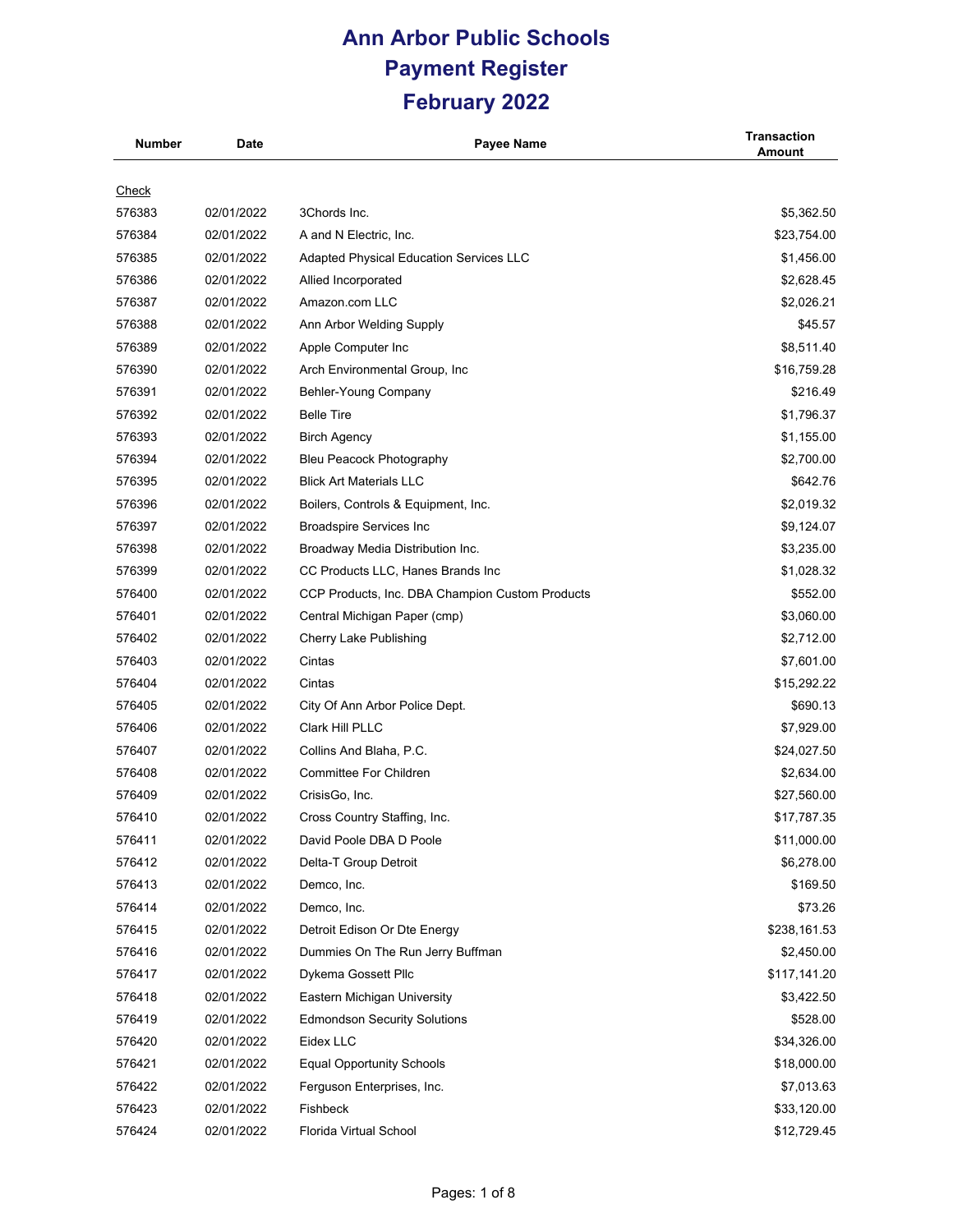| 576425 | 02/01/2022 | <b>Flyleaf Publishing, LLC</b>                     | \$658.69     |
|--------|------------|----------------------------------------------------|--------------|
| 576426 | 02/01/2022 | Follett School Solutions, Inc.                     | \$3,102.89   |
| 576427 | 02/01/2022 | <b>Franklin Covey</b>                              | \$2,500.00   |
| 576428 | 02/01/2022 | Genesee Intermediate School District               | \$265.00     |
| 576429 | 02/01/2022 | Getaway Tours Inc                                  | \$2,485.00   |
| 576430 | 02/01/2022 | Gordon Food Service                                | \$249.77     |
| 576431 | 02/01/2022 | Goyette Mechanical Co                              | \$69,264.00  |
| 576432 | 02/01/2022 | Grand Traverse Resort and Spa, LLC                 | \$5,869.60   |
| 576433 | 02/01/2022 | Grand Valley Automation, Inc.                      | \$23,728.33  |
| 576434 | 02/01/2022 | Great Lakes Coca-Cola Bottling, LLC                | \$262.06     |
| 576435 | 02/01/2022 | GreatAmerica Financial Services Corporation        | \$861.82     |
| 576436 | 02/01/2022 | Heather Kellstrom dba HIT Enterprises, LLC         | \$6,600.00   |
| 576437 | 02/01/2022 | Heinemann Greenwood Publishing                     | \$5,395.50   |
| 576438 | 02/01/2022 | Hewitt's Music, Inc.                               | \$500.00     |
| 576439 | 02/01/2022 | J W Pepper & Sons, Inc.                            | \$336.82     |
| 576440 | 02/01/2022 | James Lee Michaels DBA Avery Systems               | \$2,620.00   |
| 576441 | 02/01/2022 | JDRM Engineering, Inc.                             | \$4,114.85   |
| 576442 | 02/01/2022 | Johnson Controls Inc                               | \$24,572.16  |
| 576443 | 02/01/2022 | Jostens, Inc.                                      | \$2,208.96   |
| 576444 | 02/01/2022 | Kendall Hunt Publishing Company                    | \$1,050.68   |
| 576445 | 02/01/2022 | KEO & Associates Inc                               | \$31,053.21  |
| 576446 | 02/01/2022 | Learning Without Tears                             | \$2,943.00   |
| 576447 | 02/01/2022 | Lucks Music Library                                | \$332.88     |
| 576448 | 02/01/2022 | Lynn Peavey Company                                | \$213.08     |
| 576449 | 02/01/2022 | <b>Madison Electric</b>                            | \$4,664.02   |
| 576450 | 02/01/2022 | ManageBac Inc DBA Faria Systems Inc.               | \$8,636.42   |
| 576451 | 02/01/2022 | Massp                                              | \$500.00     |
| 576452 | 02/01/2022 | MI Construction Teachers Assoc % Chris Aebig (mcta | \$300.00     |
| 576453 | 02/01/2022 | Michigan HOSA                                      | \$4,875.00   |
| 576454 | 02/01/2022 | Michigan Interpreting Services, Inc.               | \$1,155.00   |
| 576455 | 02/01/2022 | Michigan Interscholastic Forensic Association      | \$80.00      |
| 576456 | 02/01/2022 | Michigan Power Rodding, Inc.                       | \$1,160.00   |
| 576457 | 02/01/2022 | Michigan School Business Officials/MSBO            | \$85.00      |
| 576458 | 02/01/2022 | Midwestern Consulting Inc-Mci                      | \$15,361.70  |
| 576459 | 02/01/2022 | Mobile Mini Inc. dba Mobile Storage Solutions      | \$171.60     |
| 576460 | 02/01/2022 | Nasco                                              | \$149.95     |
| 576461 | 02/01/2022 | Neumann Smith Architecture                         | \$236,719.13 |
| 576462 | 02/01/2022 | Nova Consultants, Inc.                             | \$4,704.00   |
| 576463 | 02/01/2022 | NUCO <sub>2</sub> Inc                              | \$399.48     |
| 576464 | 02/01/2022 | Office Depot                                       | \$2,040.83   |
| 576465 | 02/01/2022 | OverDrive Inc                                      | \$117.24     |
| 576466 | 02/01/2022 | PC Parts Plus LLC                                  | \$24,989.38  |
| 576467 | 02/01/2022 | Pediatric Therapy Associates                       | \$48,719.25  |
| 576468 | 02/01/2022 | Pinard and Sons LLC                                | \$420.00     |
| 576469 | 02/01/2022 | Plante & Moran, PLLC                               | \$18,800.00  |
| 576470 | 02/01/2022 | Platinum Psychological Services                    | \$2,550.00   |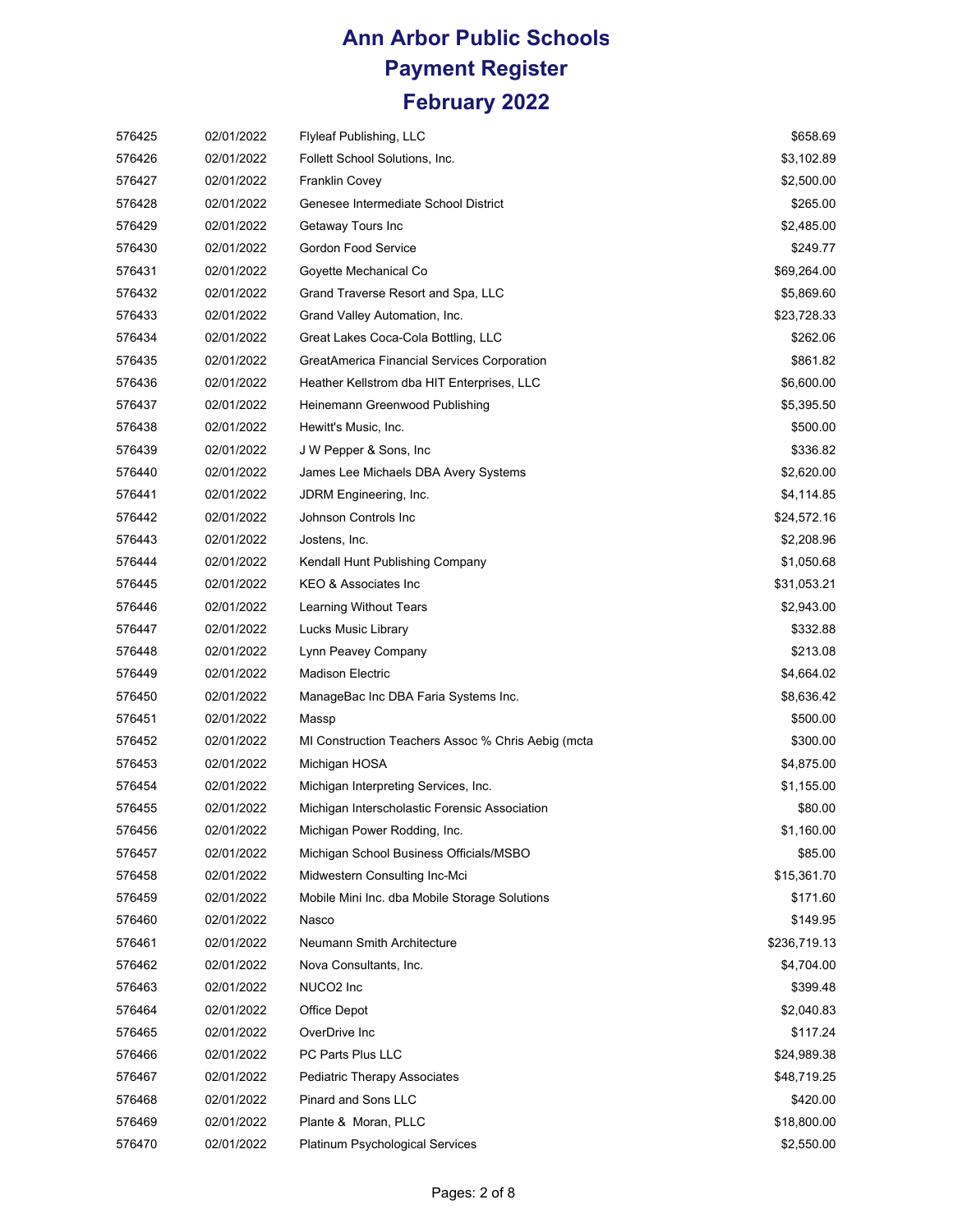| 576471 | 02/01/2022 | Porta Phone                                      | \$749.00    |
|--------|------------|--------------------------------------------------|-------------|
| 576472 | 02/01/2022 | PowerSchool Group, LIC                           | \$3,000.00  |
| 576473 | 02/01/2022 | Presidio Infrastructure Solutions LLC            | \$22,920.00 |
| 576474 | 02/01/2022 | Quadient Finance USA, Inc.                       | \$474.42    |
| 576475 | 02/01/2022 | <b>Quill Corporation</b>                         | \$1,732.43  |
| 576476 | 02/01/2022 | Regents of the University of Michigan            | \$733.65    |
| 576477 | 02/01/2022 | Rightway Remediation, LLC.                       | \$52,020.00 |
| 576478 | 02/01/2022 | <b>RJ Landau Partners</b>                        | \$16,818.75 |
| 576479 | 02/01/2022 | RKA Petroleum Companies, Inc.                    | \$21,326.72 |
| 576480 | 02/01/2022 | Robert Half International Inc. dba Account Temps | \$3,012.80  |
| 576481 | 02/01/2022 | Robert's Floors Company                          | \$9,120.00  |
| 576482 | 02/01/2022 | <b>Rovin Ceramics</b>                            | \$570.00    |
| 576483 | 02/01/2022 | Runyan Pottery Supply Clio Industrial Park       | \$1,648.39  |
| 576484 | 02/01/2022 | Safety Kleen                                     | \$595.70    |
| 576485 | 02/01/2022 | School Health Corporation                        | \$254.50    |
| 576486 | 02/01/2022 | School Specialty Inc*                            | \$278.40    |
| 576487 | 02/01/2022 | Selective Insurance - Flood                      | \$17,173.00 |
| 576488 | 02/01/2022 | Sentinel Technologies Inc                        | \$10,162.93 |
| 576489 | 02/01/2022 | <b>SICO America</b>                              | \$511.76    |
| 576490 | 02/01/2022 | Slifco Electric, LLC                             | \$4,372.32  |
| 576491 | 02/01/2022 | Soliant Health                                   | \$5,325.00  |
| 576492 | 02/01/2022 | Stantec Architecture Inc.                        | \$33,798.03 |
| 576493 | 02/01/2022 | Staples Advantage                                | \$155.59    |
| 576494 | 02/01/2022 | <b>Stats Medic LLC</b>                           | \$1,522.50  |
| 576495 | 02/01/2022 | Talent Assessment, Inc.                          | \$375.00    |
| 576496 | 02/01/2022 | The Arbiter                                      | \$1,781.50  |
| 576497 | 02/01/2022 | The Heaney Group                                 | \$3,463.20  |
| 576498 | 02/01/2022 | Thermal-Netics Inc.                              | \$276.75    |
| 576499 | 02/01/2022 | <b>Tobins Lake Studio</b>                        | \$745.00    |
| 576500 | 02/01/2022 | Turner Electric Company, Inc.                    | \$84,345.00 |
| 576501 | 02/01/2022 | Turner Electric Service, Inc.                    | \$56,151.00 |
| 576502 | 02/01/2022 | United Image Group                               | \$12,850.00 |
| 576503 | 02/01/2022 | University Translator Services                   | \$5,958.68  |
| 576504 | 02/01/2022 | US Foods, Inc.                                   | \$887.82    |
| 576505 | 02/01/2022 | Venture International LLC                        | \$1,125.00  |
| 576506 | 02/01/2022 | Virginia Tech                                    | \$11.52     |
| 576507 | 02/01/2022 | <b>VWR International Sargent Welch</b>           | \$229.92    |
| 576508 | 02/01/2022 | W.J. O'Neil Company                              | \$16,665.51 |
| 576509 | 02/01/2022 | Washtenaw Intermediate School District           | \$10,000.00 |
| 576510 | 02/01/2022 | Wolverine Supply Inc                             | \$365.91    |
| 576511 | 02/01/2022 | Young Supply Co                                  | \$1,078.56  |
| 576512 | 02/01/2022 | Kapnick Insurance Group                          | \$23,491.90 |
| 576513 | 02/01/2022 | Baldwin, Jene                                    | \$49.75     |
| 576514 | 02/01/2022 | Brancheau, Monica                                | \$74.00     |
| 576515 | 02/01/2022 | Henry, Matthew                                   | \$158.85    |
| 576516 | 02/01/2022 | Kim, Cindy                                       | \$39.69     |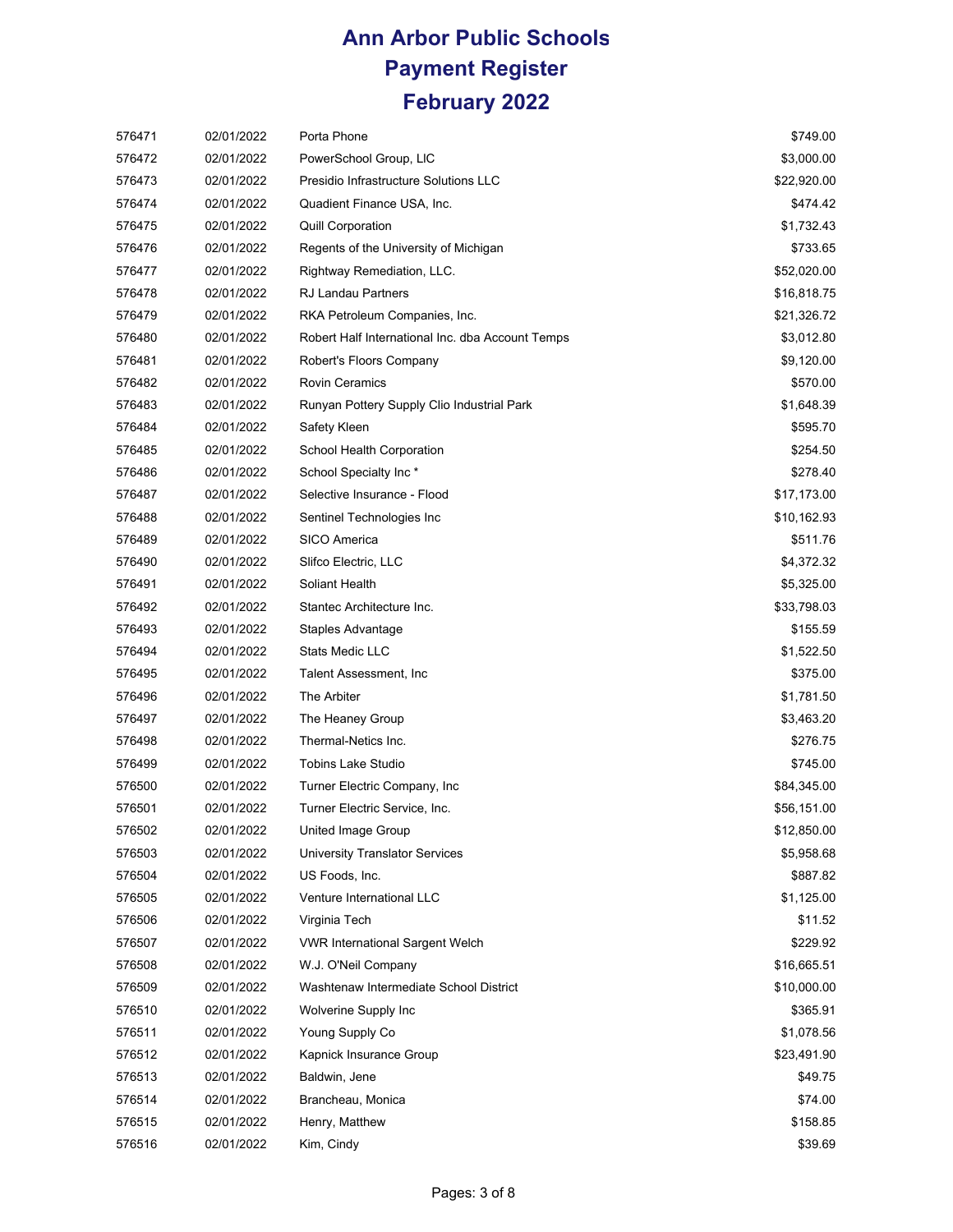| 576517 | 02/01/2022 | AFLAC                                             | \$7,484.91     |
|--------|------------|---------------------------------------------------|----------------|
| 576518 | 02/01/2022 | Blue Care Network Of Michigan                     | \$23,235.85    |
| 576519 | 02/01/2022 | Mea Financial Services Inc. Group Term Life       | \$3,661.22     |
| 576520 | 02/01/2022 | Messa (370)                                       | \$579,961.83   |
| 576521 | 02/01/2022 | <b>Priority Health</b>                            | \$2,108,377.72 |
| 576522 | 02/01/2022 | Unum Long/Short Term Insurance Company Of America | \$12,088.26    |
| 576523 | 02/11/2022 | Michigan Education Association (MEA)              | \$1,123.26     |
| 576524 | 02/11/2022 | Szuba & Associates, PLLC                          | \$657.09       |
| 576525 | 02/11/2022 | University Of Michigan Credit Union               | \$50.00        |
| 576526 | 02/11/2022 | Weber & Olcese, P.L.C                             | \$20.00        |
| 576527 | 02/11/2022 | Weber & Olcese, PLC                               | \$577.66       |
| 576528 | 02/11/2022 | Chapter 13 Trustee                                | \$758.60       |
| 576529 | 02/11/2022 | Michigan State Disbursement Unit                  | \$4,265.59     |
| 576530 | 02/11/2022 | Office Of The Chapter 13 Trustee                  | \$516.59       |
| 576531 | 02/17/2022 | 3Chords Inc.                                      | \$4,125.00     |
| 576532 | 02/17/2022 | A and N Electric, Inc.                            | \$36,996.92    |
| 576533 | 02/17/2022 | ABM Industry Groups, LLC                          | \$640,099.90   |
| 576534 | 02/17/2022 | Absopure Water Company                            | \$961.50       |
| 576535 | 02/17/2022 | <b>Academic Therapy Publications</b>              | \$385.00       |
| 576536 | 02/17/2022 | Ace Barnes Hardware                               | \$154.50       |
| 576537 | 02/17/2022 | <b>Adapted Physical Education Services LLC</b>    | \$624.00       |
| 576538 | 02/17/2022 | <b>Advanced Water Treatment</b>                   | \$392.75       |
| 576539 | 02/17/2022 | <b>AM Services</b>                                | \$29,177.51    |
| 576540 | 02/17/2022 | Amazon.com LLC                                    | \$3,815.39     |
| 576541 | 02/17/2022 | AMF Bowling Centers, Inc.                         | \$28.00        |
| 576542 | 02/17/2022 | Amway Grand Plaza                                 | \$2,265.49     |
| 576543 | 02/17/2022 | Anderson Paint Co                                 | \$99.88        |
| 576544 | 02/17/2022 | Ann Arbor Area Transportation Authority           | \$13,295.48    |
| 576545 | 02/17/2022 | Ann Arbor Observer                                | \$2,990.60     |
| 576546 | 02/17/2022 | Ann Arbor Sport Fencing Club                      | \$1,400.35     |
| 576547 | 02/17/2022 | Ann Arbor Welding Supply                          | \$130.20       |
| 576548 | 02/17/2022 | Apple Computer Inc                                | \$1,493.15     |
| 576549 | 02/17/2022 | Arch Environmental Group, Inc.                    | \$2,467.61     |
| 576550 | 02/17/2022 | AT&T LEC Services Billing                         | \$170.36       |
| 576551 | 02/17/2022 | Behler-Young Company                              | \$677.04       |
| 576552 | 02/17/2022 | Birch Run Area Schools                            | \$70.00        |
| 576553 | 02/17/2022 | <b>Blick Art Materials LLC</b>                    | \$620.92       |
| 576554 | 02/17/2022 | Blue Care Network Of Michigan                     | \$21,139.39    |
| 576555 | 02/17/2022 | Boilers, Controls & Equipment, Inc.               | \$676.65       |
| 576556 | 02/17/2022 | Broadspire Services Inc.                          | \$4,292.80     |
| 576557 | 02/17/2022 | Build Create Studios, Inc.                        | \$21,575.00    |
| 576558 | 02/17/2022 | Building Technology Associates, Inc.              | \$41,632.00    |
| 576559 | 02/17/2022 | <b>Bulldog Records Management Inc</b>             | \$294.63       |
| 576560 | 02/17/2022 | Business Professionals of America-Michigan Assoc  | \$3,038.00     |
| 576561 | 02/17/2022 | Care Transport Inc.                               | \$19,510.56    |
| 576562 | 02/17/2022 | <b>Carpentry Concepts &amp; Ceilings</b>          | \$10,231.73    |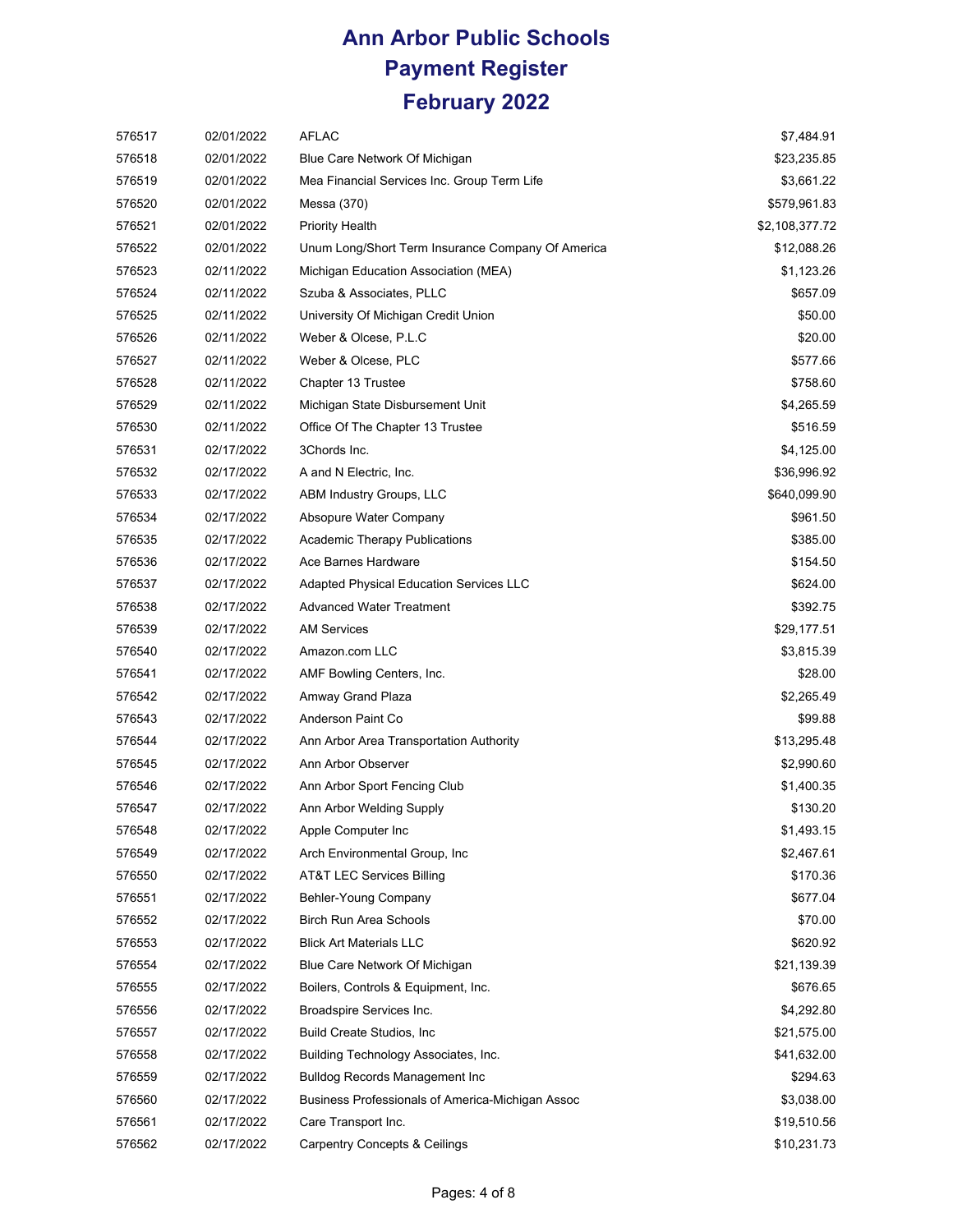| 576563 | 02/17/2022 | <b>CDW Government LLC</b>                         | \$54,601.00  |
|--------|------------|---------------------------------------------------|--------------|
| 576564 | 02/17/2022 | CEI Michigan LLC                                  | \$28,480.00  |
| 576565 | 02/17/2022 | ChompAway Ventures LLC DBA Jan-Pro Detroit        | \$640.00     |
| 576566 | 02/17/2022 | Cintas                                            | \$11,085.94  |
| 576567 | 02/17/2022 | Cintas                                            | \$13,882.80  |
| 576568 | 02/17/2022 | Cintas                                            | \$11,149.82  |
| 576569 | 02/17/2022 | City Of Ann Arbor Treasurer                       | \$250.00     |
| 576570 | 02/17/2022 | City Of Ann Arbor Treasurer                       | \$250.00     |
| 576571 | 02/17/2022 | City Of Ann Arbor Treasurer                       | \$99.00      |
| 576572 | 02/17/2022 | Clark Hill PLLC                                   | \$17,319.00  |
| 576573 | 02/17/2022 | College Board                                     | \$55.00      |
| 576574 | 02/17/2022 | Collins And Blaha, P.C.                           | \$22,058.00  |
| 576575 | 02/17/2022 | Colman Wolf Supply Company                        | \$97,735.62  |
| 576576 | 02/17/2022 | <b>Complete Production System Inc</b>             | \$3,070.00   |
| 576577 | 02/17/2022 | <b>Constellation New Energy Gas</b>               | \$317,964.56 |
| 576578 | 02/17/2022 | COR Maintenance LLC.                              | \$5,000.00   |
| 576579 | 02/17/2022 | <b>Crawford Door Sales</b>                        | \$897.50     |
| 576580 | 02/17/2022 | Cross Country Staffing, Inc.                      | \$17,468.61  |
| 576581 | 02/17/2022 | Davis Vision                                      | \$3,195.84   |
| 576582 | 02/17/2022 | Demco, Inc.                                       | \$209.73     |
| 576583 | 02/17/2022 | Detroit Edison Or Dte Energy                      | \$134,890.94 |
| 576584 | 02/17/2022 | Detroit Edison Or Dte Energy Company              | \$680.75     |
| 576585 | 02/17/2022 | Detroit Salt Company Llc                          | \$18,442.86  |
| 576586 | 02/17/2022 | Dihydro Services Inc                              | \$218.00     |
| 576587 | 02/17/2022 | Distributive Education Clubs Of America (deca Inc | \$51.00      |
| 576588 | 02/17/2022 | Dollar Bill Copying                               | \$259.96     |
| 576589 | 02/17/2022 | Dummies On The Run Jerry Buffman                  | \$85.00      |
| 576590 | 02/17/2022 | DuPree, Krystle                                   | \$130.00     |
| 576591 | 02/17/2022 | Dykema Gossett Pllc                               | \$41,965.20  |
| 576592 | 02/17/2022 | <b>Edmondson Security Solutions</b>               | \$1,199.00   |
| 576593 | 02/17/2022 | Enterprise Rent-A-Car                             | \$78.55      |
| 576594 | 02/17/2022 | Environmental Consulting & Tech. Inc-ECT          | \$4,125.00   |
| 576595 | 02/17/2022 | Environmental Maintenance Engineers, Inc.         | \$23,307.50  |
| 576596 | 02/17/2022 | <b>Environmental Support Services Ltd</b>         | \$502.50     |
| 576597 | 02/17/2022 | Ferguson Enterprises, Inc.                        | \$2,305.12   |
| 576598 | 02/17/2022 | Fiber Link Inc.                                   | \$1,000.50   |
| 576599 | 02/17/2022 | FileWave (USA), Inc.                              | \$26,265.00  |
| 576600 | 02/17/2022 | Flinn Scientific Co.                              | \$528.79     |
| 576601 | 02/17/2022 | Florida Virtual School                            | \$4,797.50   |
| 576602 | 02/17/2022 | Follett School Solutions, Inc.                    | \$4,565.39   |
| 576603 | 02/17/2022 | <b>Foundation Building Materials</b>              | \$252.00     |
| 576604 | 02/17/2022 | Gaynor, Jeffrey, T                                | \$130.00     |
| 576605 | 02/17/2022 | Getaway Tours Inc                                 | \$3,280.00   |
| 576606 | 02/17/2022 | Gilbane Building Company                          | \$610,660.70 |
| 576607 | 02/17/2022 | <b>Global Interpreting Services LLC-2</b>         | \$3,313.90   |
| 576608 | 02/17/2022 | Golden Limousine Inc                              | \$9,937.50   |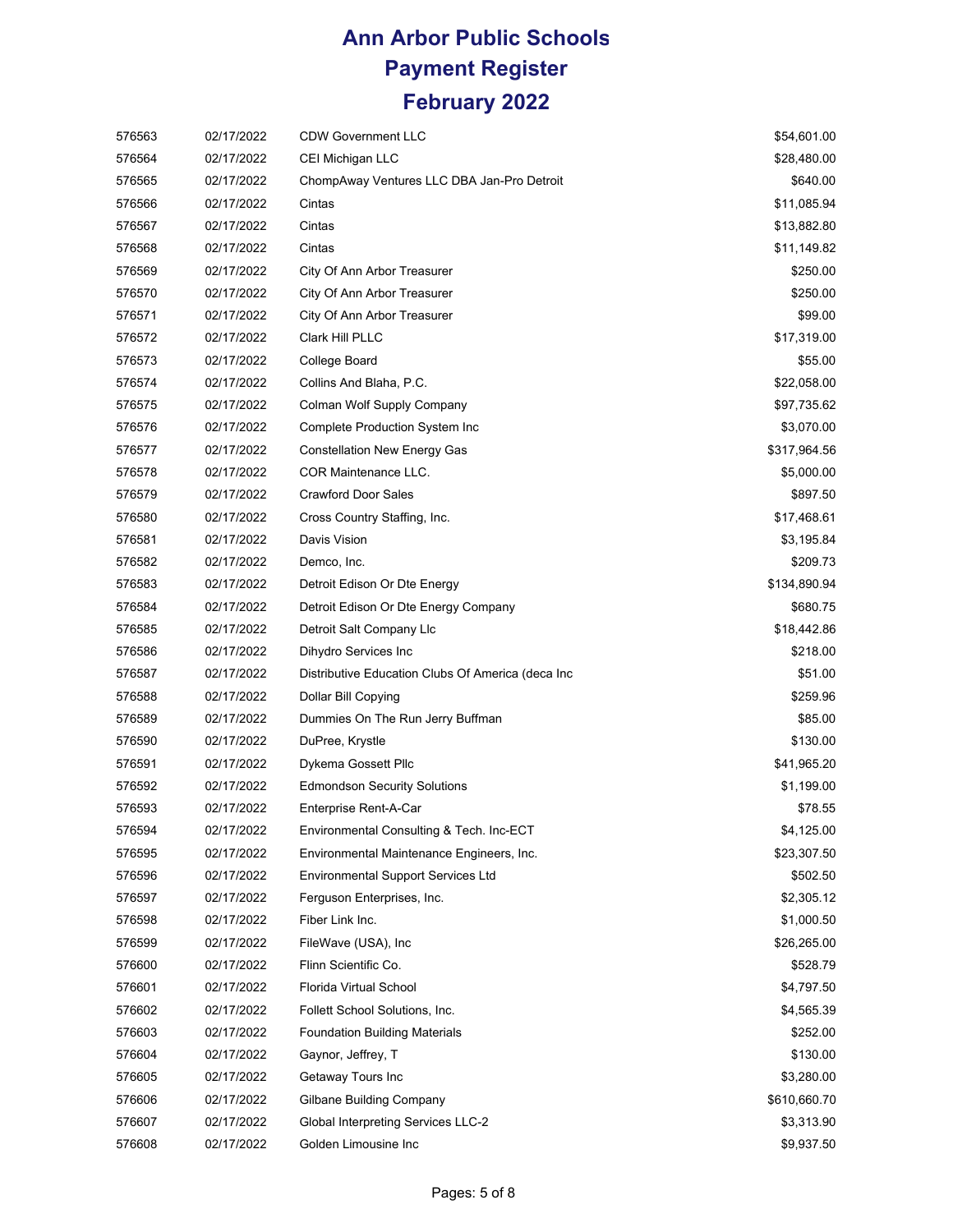| 576609 | 02/17/2022 | Gordon Food Service                              | \$409.62    |
|--------|------------|--------------------------------------------------|-------------|
| 576610 | 02/17/2022 | Goyette Mechanical Co                            | \$98,938.75 |
| 576611 | 02/17/2022 | <b>Graduation Alliance</b>                       | \$45,200.00 |
| 576612 | 02/17/2022 | Grainger                                         | \$3,273.58  |
| 576613 | 02/17/2022 | Grand Valley Automation, Inc.                    | \$60,410.56 |
| 576614 | 02/17/2022 | Great Minds, PBC                                 | \$4,386.00  |
| 576615 | 02/17/2022 | Greystone Construction Company                   | \$26,610.00 |
| 576616 | 02/17/2022 | H.V. Burton Company                              | \$2,502.00  |
| 576617 | 02/17/2022 | Hewitt's Music, Inc.                             | \$35.00     |
| 576618 | 02/17/2022 | Huron Music Association                          | \$500.00    |
| 576619 | 02/17/2022 | IDN- Hardware Sales Inc.                         | \$52,444.04 |
| 576620 | 02/17/2022 | Imagine Learning, Inc.                           | \$3,000.00  |
| 576621 | 02/17/2022 | Impressive Promotional Products, LLC             | \$1,520.75  |
| 576622 | 02/17/2022 | Inspired By Science, LLC                         | \$1,735.65  |
| 576623 | 02/17/2022 | Intrastate Distributors, Inc.                    | \$269.35    |
| 576624 | 02/17/2022 | J W Pepper & Sons, Inc.                          | \$152.46    |
| 576625 | 02/17/2022 | J.C. Ehrlich Pest Control                        | \$6,084.60  |
| 576626 | 02/17/2022 | Jackson Service Company                          | \$6,007.00  |
| 576627 | 02/17/2022 | James Lee Michaels DBA Avery Systems             | \$1,785.00  |
| 576628 | 02/17/2022 | Jewish Family Services Of Washtenaw Cty Inc.     | \$3,049.00  |
| 576629 | 02/17/2022 | Johnson, Bryan, Lee                              | \$130.00    |
| 576630 | 02/17/2022 | Johnson Controls Inc                             | \$4,157.00  |
| 576631 | 02/17/2022 | Johnstone Supply Detroit Group                   | \$1,688.51  |
| 576632 | 02/17/2022 | Jostens, Inc                                     | \$1,300.00  |
| 576633 | 02/17/2022 | Jostens, Inc.                                    | \$3,024.83  |
| 576634 | 02/17/2022 | Junior Library Guild                             | \$2,423.10  |
| 576635 | 02/17/2022 | Kelly-Shaieb, Jessica, Leigh                     | \$130.00    |
| 576636 | 02/17/2022 | Kendall Hunt Publishing Company                  | \$4,050.15  |
| 576637 | 02/17/2022 | Kone Incorporated                                | \$560.30    |
| 576638 | 02/17/2022 | Laminator.com                                    | \$242.82    |
| 576639 | 02/17/2022 | Lazarus, Rebecca, Ruth                           | \$130.00    |
| 576640 | 02/17/2022 | <b>Learning Without Tears</b>                    | \$21.52     |
| 576641 | 02/17/2022 | Let's Go Transportation Services                 | \$10,947.50 |
| 576642 | 02/17/2022 | Lowe's Home Centers, Inc.                        | \$608.27    |
| 576643 | 02/17/2022 | LYNX DX, Inc.                                    | \$35,630.00 |
| 576644 | 02/17/2022 | <b>Madison Electric</b>                          | \$4,459.30  |
| 576645 | 02/17/2022 | Medco Supply Co (lockbox) Or Masune & Surgical S | \$350.36    |
| 576646 | 02/17/2022 | Meridian Winds LLC                               | \$510.00    |
| 576647 | 02/17/2022 | Merit Network, Inc.                              | \$7,750.00  |
| 576648 | 02/17/2022 | MI Assoc Of Community/Adult Ed (MACAE)           | \$450.00    |
| 576649 | 02/17/2022 | Michigan Center for Civic Education              | \$550.00    |
| 576650 | 02/17/2022 | Michigan DECA                                    | \$6,125.00  |
| 576651 | 02/17/2022 | Michigan HOSA                                    | \$600.00    |
| 576652 | 02/17/2022 | Michigan Interpreting Services, Inc.             | \$3,135.00  |
| 576653 | 02/17/2022 | Michigan Power Rodding, Inc.                     | \$1,242.00  |
| 576654 | 02/17/2022 | Midwestern Consulting Inc-Mci                    | \$1,791.60  |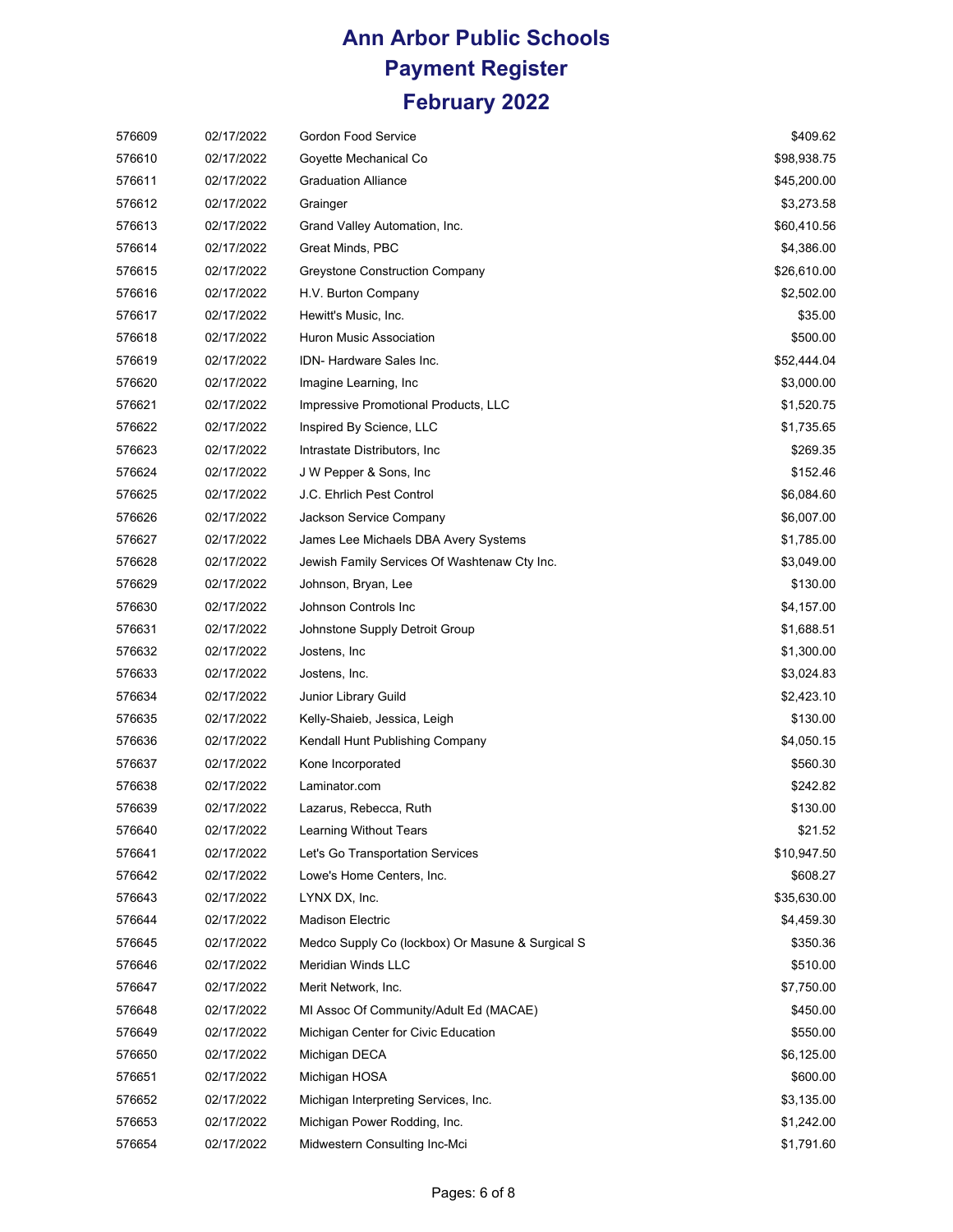| 576655 | 02/17/2022 | MLive Media Group                                | \$266.13    |
|--------|------------|--------------------------------------------------|-------------|
| 576656 | 02/17/2022 | <b>Musical Resources</b>                         | \$437.11    |
| 576657 | 02/17/2022 | Napa Auto Parts                                  | \$399.22    |
| 576658 | 02/17/2022 | Neff Company                                     | \$621.94    |
| 576659 | 02/17/2022 | Nicola's Books/little Professor Westgate         | \$2,155.24  |
| 576660 | 02/17/2022 | Nova Consultants, Inc.                           | \$57,764.46 |
| 576661 | 02/17/2022 | NTG Enterprises, Inc.                            | \$3,325.00  |
| 576662 | 02/17/2022 | NUCO <sub>2</sub> Inc                            | \$831.44    |
| 576663 | 02/17/2022 | Office Depot                                     | \$3,339.08  |
| 576664 | 02/17/2022 | PC Parts Plus LLC                                | \$7,497.00  |
| 576665 | 02/17/2022 | Pipeline Management Company, LLC                 | \$24,000.00 |
| 576666 | 02/17/2022 | Pitney Bowes-Purchase Power                      | \$200.00    |
| 576667 | 02/17/2022 | <b>Pittsfield Charter Township</b>               | \$652.28    |
| 576668 | 02/17/2022 | Platt Laundromat, LLC                            | \$205.00    |
| 576669 | 02/17/2022 | Pods Enterprises, LLC                            | \$501.50    |
| 576670 | 02/17/2022 | Pontchartrain Detroit Hotel LLC                  | \$7,329.18  |
| 576671 | 02/17/2022 | PowerSchool Group, LIC                           | \$750.00    |
| 576672 | 02/17/2022 | Premier Aerial & Fleet Inspections               | \$531.50    |
| 576673 | 02/17/2022 | <b>Premier Relocations, LLC</b>                  | \$4,472.05  |
| 576674 | 02/17/2022 | Project Lead The Way, Inc.                       | \$2,530.00  |
| 576675 | 02/17/2022 | ProperLiving, LLC                                | \$900.00    |
| 576676 | 02/17/2022 | Quadient Finance USA, Inc.                       | \$950.00    |
| 576677 | 02/17/2022 | Querijero, Ernesto                               | \$130.00    |
| 576678 | 02/17/2022 | <b>Quill Corporation</b>                         | \$1,376.78  |
| 576679 | 02/17/2022 | Rio Grande                                       | \$640.10    |
| 576680 | 02/17/2022 | RJ Landau Partners                               | \$16,350.00 |
| 576681 | 02/17/2022 | RKA Petroleum Companies, Inc.                    | \$25,811.28 |
| 576682 | 02/17/2022 | Robert Half International Inc. dba Account Temps | \$5,912.62  |
| 576683 | 02/17/2022 | Robert's Floors Company                          | \$3,990.00  |
| 576684 | 02/17/2022 | Roberts Installation & Repair                    | \$24,410.00 |
| 576685 | 02/17/2022 | <b>Rovin Ceramics</b>                            | \$600.00    |
| 576686 | 02/17/2022 | Runyan Pottery Supply Clio Industrial Park       | \$6,460.50  |
| 576687 | 02/17/2022 | Safety Systems, Inc.                             | \$3,104.00  |
| 576688 | 02/17/2022 | Sani-Vac Service, Inc.                           | \$685.00    |
| 576689 | 02/17/2022 | School Specialty Inc*                            | \$51.85     |
| 576690 | 02/17/2022 | Securitas Security Services USA, Inc.            | \$17,534.30 |
| 576691 | 02/17/2022 | Sentinel Technologies Inc                        | \$17,741.00 |
| 576692 | 02/17/2022 | Shamrock Floor Inc                               | \$14,537.97 |
| 576693 | 02/17/2022 | Shar Products Co.                                | \$59.99     |
| 576694 | 02/17/2022 | Soliant Health                                   | \$2,812.50  |
| 576695 | 02/17/2022 | Stadium Hardware                                 | \$60.24     |
| 576696 | 02/17/2022 | Stafford-Smith, Inc.                             | \$20,824.00 |
| 576697 | 02/17/2022 | Staples Advantage                                | \$341.62    |
| 576698 | 02/17/2022 | State Of Michigan Environmental Qualit           | \$500.00    |
| 576699 | 02/17/2022 | Steve's Piano Tuning, LLC                        | \$240.00    |
| 576700 | 02/17/2022 | Stevens Disposal & Recycling Services Inc        | \$10.00     |